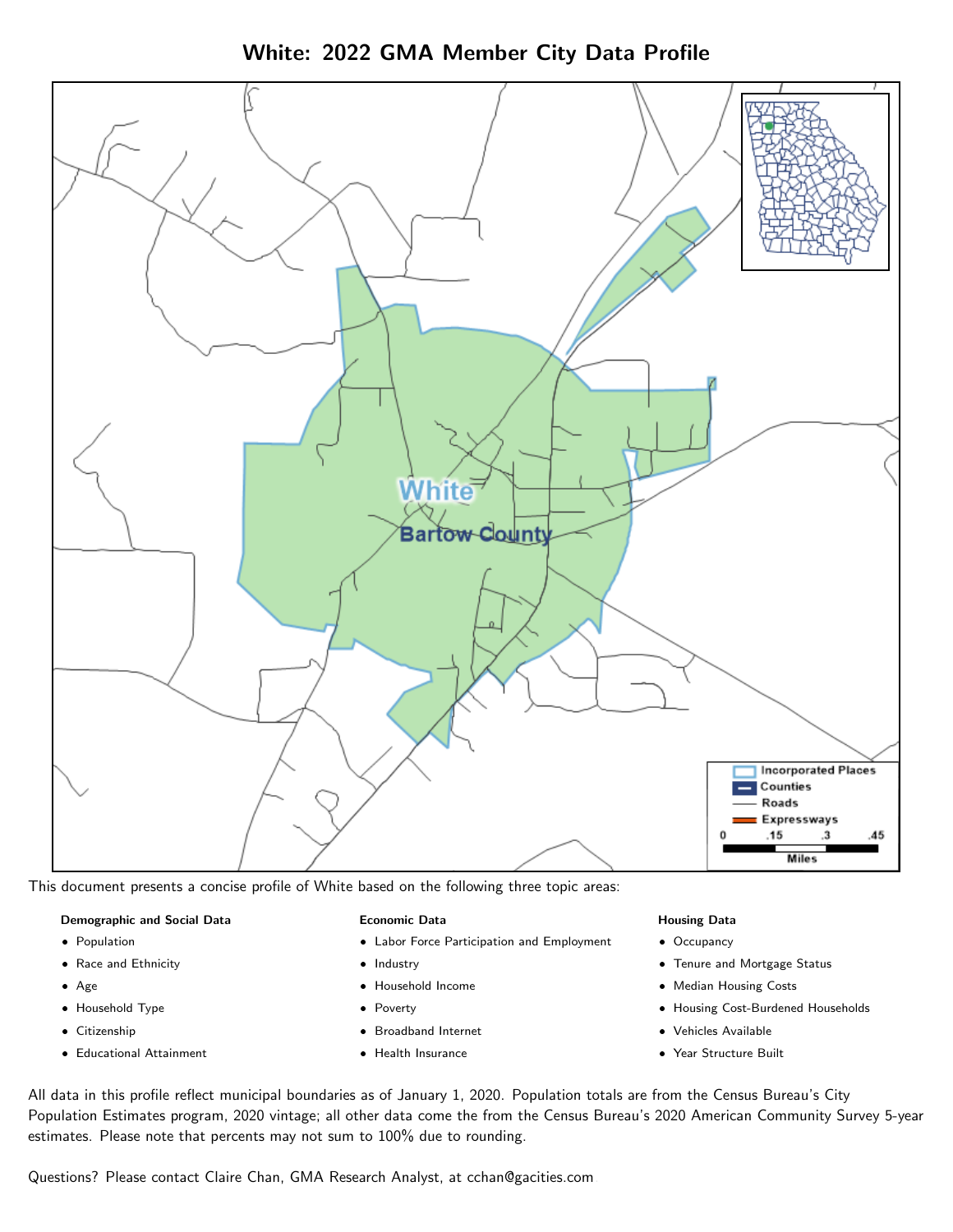# White: Demographic and Social





Age 0% 2% 4% 6% 8% 10% Male **Female** 10% 8% 6% 4% 2% 85 and over 80-84 75-79 70-74 65-69 60-64 55-59 50-54 45-49 40-44 35-39 30-34 25-29 20-24 15-19 10-14 5-9 Under 5

**Citizenship** 



Source: American Community Survey, 2020 5-year estimates, table B05002 Source: American Community Survey, 2020 5-year estimates, table B15002

Race and Ethnicity



### Household Type



Source: American Community Survey, 2020 5-year estimates, table B01001 Source: American Community Survey, 2020 5-year estimates, table B11001

#### Educational Attainment



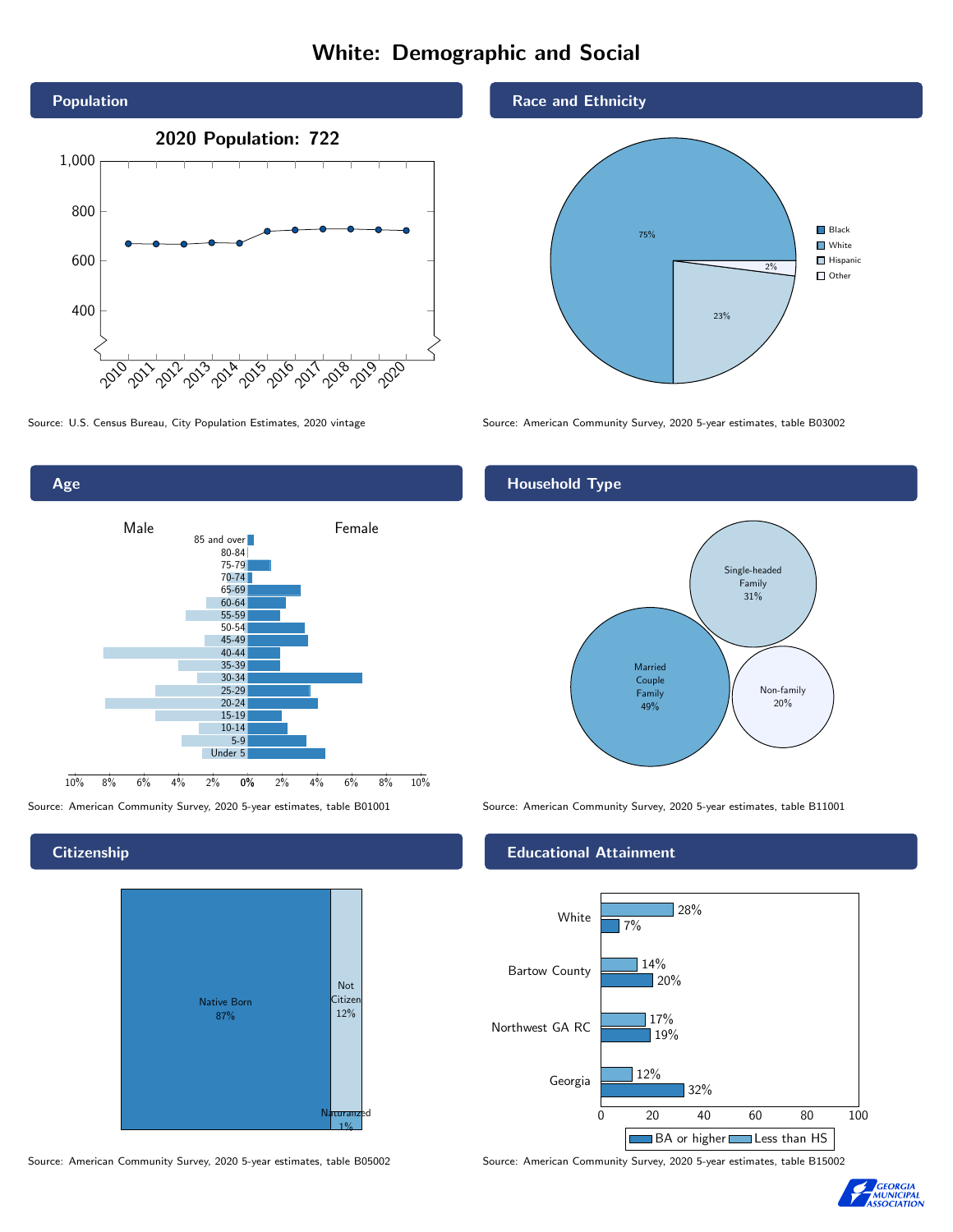# White: Economic







Source: American Community Survey, 2020 5-year estimates, table B23001 Note: Unemployment rate is based upon the civilian labor force.



Source: American Community Survey, 2020 5-year estimates, tables B19013 and B19025 Source: American Community Survey, 2020 5-year estimates, table B17010



Industry

| Agriculture, forestry, fishing and hunting, and mining      | $0\%$ |
|-------------------------------------------------------------|-------|
| Construction                                                | 15%   |
| Manufacturing                                               | 27%   |
| <b>Wholesale Trade</b>                                      | 5%    |
| Retail Trade                                                | 3%    |
| Transportation and warehousing, and utilities               | 9%    |
| Information                                                 | $1\%$ |
| Finance and insurance, real estate, rental, leasing         | $1\%$ |
| Professional, scientific, mgt, administrative, waste mgt    | 10%   |
| Educational services, and health care and social assistance | 8%    |
| Arts, entertainment, recreation, accommodation, food        | 6%    |
| service                                                     |       |
| Other services, except public administration                | 6%    |
| Public administration                                       | 8%    |

Source: American Community Survey, 2020 5-year estimates, table C24030

Poverty



## **Health Insurance**



Source: American Community Survey, 2020 5-year estimates, table B28002 Source: American Community Survey, 2020 5-year estimates, table B18135